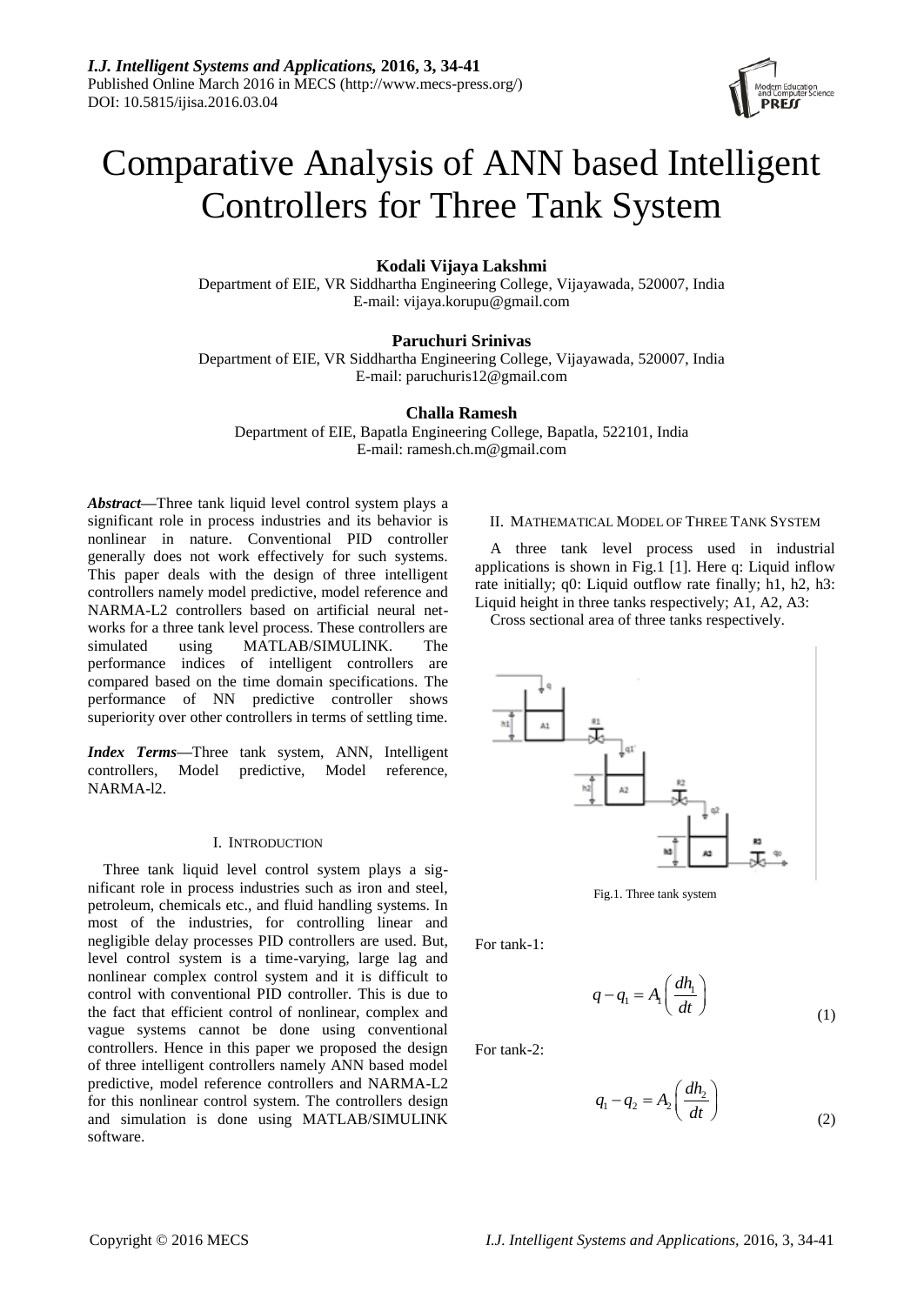For tank-3:

$$
q_2 - q_3 = A_3 \left(\frac{dh_3}{dt}\right) \tag{3}
$$

And  $A_1R_1 = T_1$ ;  $A_2R_2 = T_2$ ;  $A_3R_3 = T_3$ 

By solving equations (1), (2) and (3), the transfer function of the above three tank system is

$$
G(s) = \frac{Q_3(s)}{Q(s)}
$$
  
\n
$$
G(s) = \frac{1}{(1 + sT_1)(1 + sT_2)(1 + sT_3)}
$$
\n(4)

The transfer function of the three tank system is represented as

$$
G(s) = \frac{6}{(s+1)(s+2)(s+3)}
$$
 (5)

#### III. INTELLIGENT CONTROLLERS BASED ON ANNS

#### *A. Introduction*

Neural networks find wide range of applications in nonlinear control systems modeling and implementation. The multilayer perceptron is popularly used in controlling time varying systems. Three popular neural network architectures are [2]

- Model Predictive Control
- Model Reference Control
- NARMA-L2 Control

System identification and controller design are the basic steps in control applications using ANNs. First stage is developing ANN model of plant i.e., three tank system in the system identification stage and the second stage is controller training. The first stage is same for all the three cases but they differ in the second stage. The following section describes the design procedure of these three intelligent controllers based on artificial neural networks. Further, the designed controllers for level control of three tank system are simulated in MATLAB/Simulink [3].

## *B. Design Procedure of NN based MPC*

This is an advanced control technique to control multiple-input, multiple-output systems. The future outputs can be predicted based upon the past and current measurements. Conventional controllers can modify the control law after a variation occurs in the set point of the system but this controller can adjust the control law before a variation occurs in the set point [4].





Fig.4. Block diagram of model predictive control process

This control technique is developed from receding horizon technique. The model predetermines the process output within the given time horizon. A control algorithm uses this predetermined data to estimate the optimum control signal over the defined horizon [6].

uses this predetermined data to estimate the optimum control signal over the defined horizon [6].  
\n
$$
J = \sum_{j=N_1}^{N_2} (y_r(t+j) - y_m(t+j))^2 + \rho \sum_{j=1}^{N_u} (u(t+j-1) - (u(t+j-2))^2)
$$
\n(6)

where  $N_1$ ,  $N_2$ , and  $N_u$  specify the error control signals evaluated time, u′ is the control signal, y<sup>r</sup> is the desired output and  $y<sub>m</sub>$  is the NN output. The ρ value determines the contribution based on least squares algorithm. The block diagram of NN based MPC is shown in Fig. 4. In the controller, the optimization block estimates the

Copyright © 2016 MECS *I.J. Intelligent Systems and Applications,* 2016, 3, 34-41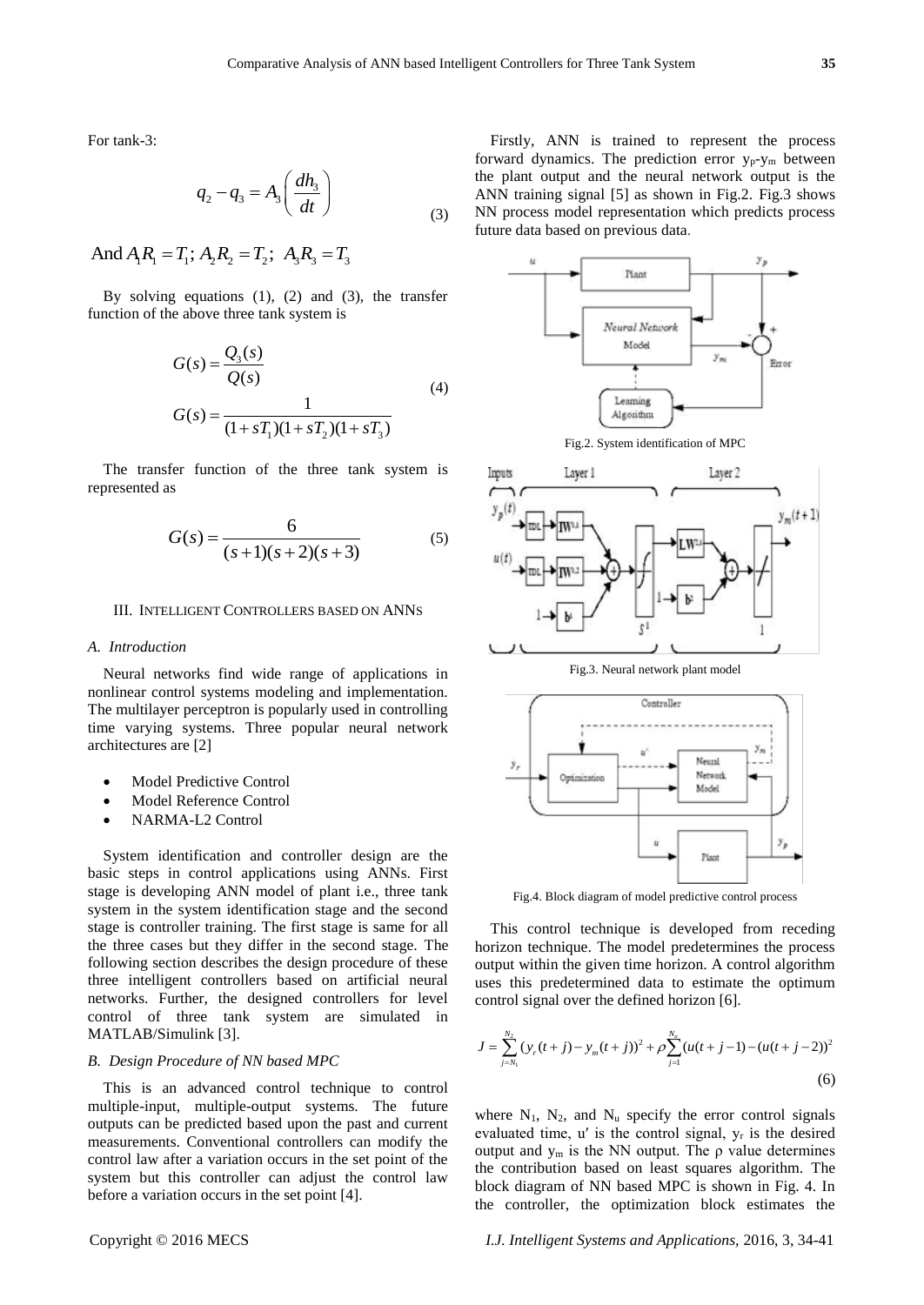optimum control signal to minimize cost function J and this signal is given as input to the plant [7] [8].

#### *C. Design Procedure of NN based MRC (MRAC)*

Model Reference Adaptive Control (MRAC or MRAS) technique creates a closed loop controller in which the parameters are modified to correct the system output. The controller parameters are modified to minimize the deviation [9]. The reference model output is compared with the actual system output to meet the desired response. The architecture of NN based MRC uses two neural networks as shown in Fig. 5 and Fig. 6. First stage is plant identification and second stage is controller training to match the outputs of plant and NN model.[10] [11]**.**



Fig.5. Control architecture of MRC



Fig.6. NN plant model and controller

#### *D. Design Procedure of NN based NARMA-L2 Control*

NARMA-L2 neuro controller is a discrete-time feedback controller with past control effort and output. This technique not only eliminates the nonlinearity but also the dynamic behavior of a nonlinear system [12]. Depending on the plant model, it behaves as either feedback linearization system or NARMA-L2 controller. This control strategy converts the dynamics of nonlinear process into linear process. The first step in this controller design is same as the other controllers. NARMA-L2 model is represented as [13]: *y* (*k* + *d*) = *N*[*y*(*k*), *y*(*k* - 1),..., *y*(*k* - *n*+1), *u*(*k*), *u*(*k* - 1),..., *u*(*k* - *n*+1)]

$$
y(k+d) = N[y(k), y(k-1), ..., y(k-n+1), u(k), u(k-1), ..., u(k-n+1)]
$$

where  $u(k)$  is the plant input, and  $y(k)$  is the plant response. In the first stage, ANN is trained to approximate the nonlinear function N. This is same as the identification procedure used for the NN predictive controller.[14] A nonlinear controller developed based on the reference trajectory  $y(k+d)=yr(k+d)$  is of the form:

 $u(k) = G[y(k), y(k-1), ..., y(k-n+1), yr(k+d), u(k), u(k-1), ..., u(k-m+1)]$ 

The difficulty with this controller lies in creating the function G to optimize MSE, using dynamic back propagation in training a neural network. This method is relatively a slow process. NARMA-L2 approximation

model based controller is shown below:  
\n
$$
u(k+d) = f[y(k), y(k-1), ..., y(k-n+1), u(k), u(k-1), ..., u(k-m+1)] + g[y(k), y(k-1), ..., y(k-n+1), u(k), u(k-1), ..., u(k-m+1)]u(k)
$$

This model is in companion form and its advantage lies in determining the optimum control input.[15] The

representation of the resulting controller is shown below.  
\n
$$
y(k+d) = \frac{yr(k+d) - f[y(k), y(k-1), ..., y(k-n+1), u(k-1), ..., u(k-n+1)]}{g[y(k), y(k-1), ..., y(k-n+1), u(k-1), ..., u(k-n+1)]}
$$

The above equation can cause realization problems and

so replaced by the following model:  
\n
$$
y(k+d) = f[y(k), y(k-1), ..., y(k-n+1), u(k), u(k-1), ..., u(k-n+1)] + g[y(k), ..., y(k-n+1), u(k), ..., u(k-n+1)]u(k+1)
$$

where  $d \geq 2$ . Fig.7 represents the structure of NN plant model. NARMA-L2 controller architecture is shown in Fig. 7 and block diagram is shown in Fig. 8.



Fig.7. Architecture of NARMA-L2 controller

The next section describes the implementation of various ANN based intelligent controllers using MATLAB/Simulink.



Fig.8. Block diagram of NARMA-L2 controller

Copyright © 2016 MECS *I.J. Intelligent Systems and Applications,* 2016, 3, 34-41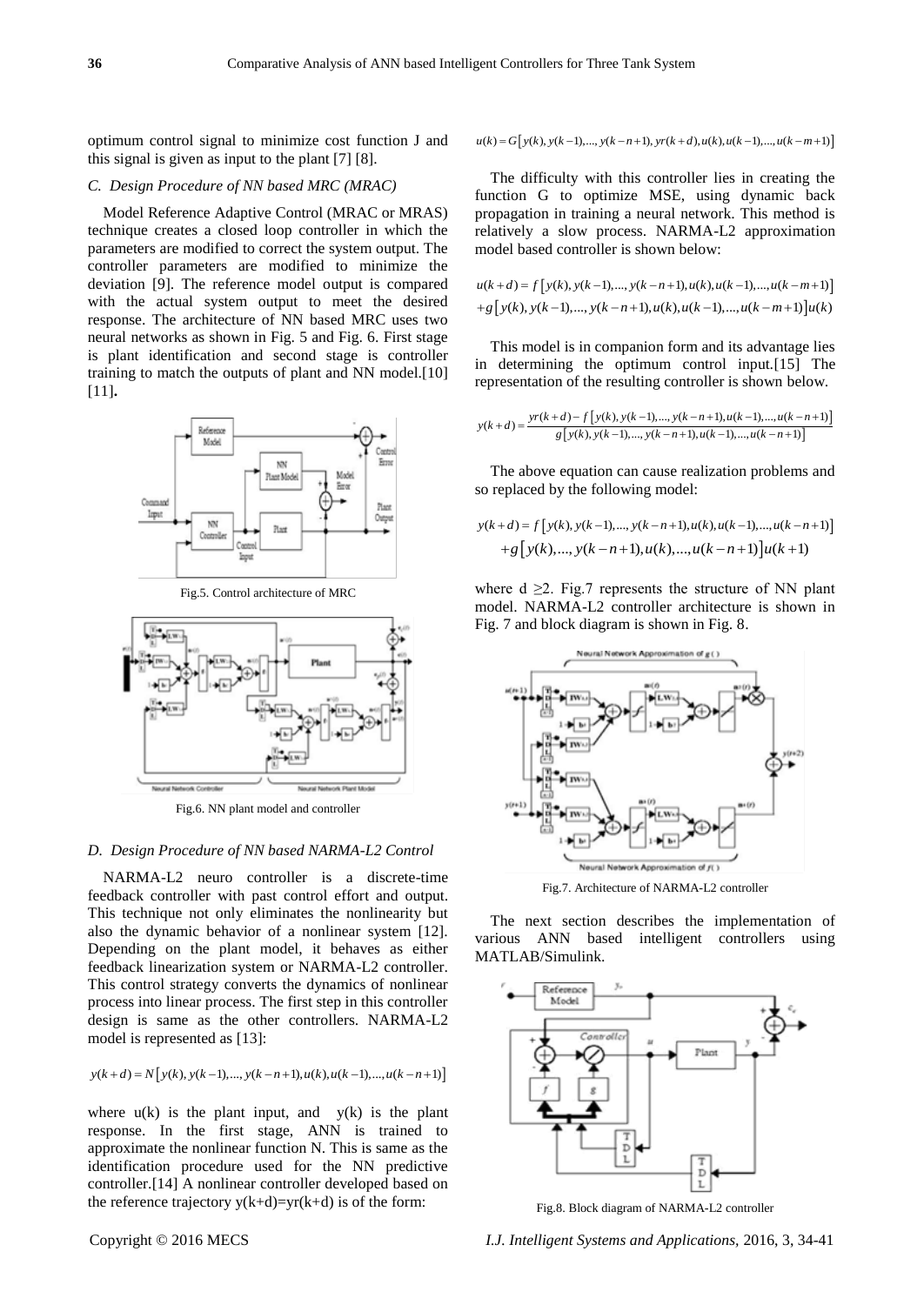#### IV. SIMULATION RESULTS AND COMPARISON

## *A. Implementation of ANN based MPC*

The ANN based MPC for three tank level process is simulated using Simulink and is shown in Fig. 9.



Fig.9. NN predictive controller

In the simulink diagram, the NN predictive controller is designed by setting the values of controller horizons *N*2 and *Nu* and other parameters as shown in the Fig.10 below.

| Neural Network Predictive Control  |
|------------------------------------|
|                                    |
| Contest Vergräng Factor (p.) 65    |
| Search Parameter (4) 0.001         |
| <b>Berations Per Sample Time 2</b> |
| OK Cancel Apply                    |
|                                    |

Fig.10. NN Predictive controller block

First step is plant identification shown in Fig.11. The NN plant model is developed before controller design. The NN plant model predicts future plant outputs. Various parameters like number of hidden layers, training samples, epochs and the training algorithm etc. are selected in this window.

|                                                      |                | Plant Identification            |                                                  |   |
|------------------------------------------------------|----------------|---------------------------------|--------------------------------------------------|---|
|                                                      |                | <b>Saltanet Average Ave</b>     |                                                  |   |
| <b>Scott of Valencia Licens</b>                      |                |                                 | <b>No. Endecade Photo Service</b>                |   |
| Transporting (Pillar and Condict)                    | 44             |                                 | <b>Inc.</b> Furnaced Place Hubbles               |   |
| <b>Thermodox Tracks Editor</b>                       |                |                                 |                                                  |   |
|                                                      |                | <b>Hospital Galler</b>          |                                                  |   |
| <b><i><u><u><b>Districts Denotes</b></u></u></i></b> | <b>EVROLET</b> |                                 | <b>C. Land Index Enty .</b>                      |   |
| Westernam (Florid Highel)                            | ٠              |                                 | and the property of the property                 |   |
| <b>WE served Place travel</b>                        | ٠              |                                 | and the property of the party of                 | ۰ |
| <b>Barnetts Pilot vie Vietne (Sen)</b>               |                |                                 | <b>Tomake Port Model   Drivered</b>              |   |
| <b>British and a few year of product classical</b>   | $-1$           |                                 |                                                  |   |
| <b>There winds Treatming State [1]</b>               |                | <b>Warrow Dietro</b>            | <b>Branch Highs</b>                              |   |
|                                                      |                | To select up of an annual as to |                                                  |   |
| <b>Transport Executive</b>                           | sales."        |                                 | www.Publiker.co.urun.                            |   |
| Thing the extreme is a con-                          |                | [1] Silvan Vrattestiner Elabs:  | <b>C. Tribe Fantria Tribe</b><br><b>STANDARD</b> |   |

Fig.11. Plant identification of predictive control

By training the network, plant input and output is generated and is shown in Fig.12. Here, trainlm is the algorithm used for training the NN.



Fig.12. Plant input and output

The generated data is accepted and the closed loop system is simulated. Fig.13 shows the neural network training of model predictive controller. The simulated results for step input are shown in Fig.14.

| ----<br><b>BANGHING SHOWER</b>                                                                                                                                                                                                                                           | ------                                                      | <b>CELLATION</b>                                                |
|--------------------------------------------------------------------------------------------------------------------------------------------------------------------------------------------------------------------------------------------------------------------------|-------------------------------------------------------------|-----------------------------------------------------------------|
| of account front for racial<br><b><i><u>Australian</u></i></b><br><b><i><u>Bisman and</u></i></b>                                                                                                                                                                        | <b><i><u>A. drug was</u></i></b>                            |                                                                 |
| Aldegrad 18 Sat<br>NewMeter - Liabrevillenceddin, 1971<br><b><i>Elizabia Kim</i></b><br>Trustaked.<br><b>Fastures</b> was<br>Electric Support and Extras Common<br><b>Kind and C. Linked students of the</b><br><b>Electric districts</b><br><b>Final stage stranger</b> | LAVALANCE PROGRAM & ITCHING                                 |                                                                 |
| <b>Riported</b> or<br><b>SHOW:</b><br><b>Free Australian and</b><br><br><b>Car be Board L. L.</b><br><b>STARS</b><br>mains plant<br><b>EBALL</b><br><b>RE</b><br>National Lines                                                                                          | Motiv, and bear car<br><b>All View Ad</b><br><b>COMPANY</b> | <b>PLANS</b><br>A' Abdison, \$100<br><b>E. Adoles &amp; LIE</b> |
| <b>E Book at</b><br><b>Parkenteens</b><br>this ball at the fire salesty<br><b><i>Philadelphianons</i></b>                                                                                                                                                                | abada pertaman<br>Antonio pertama                           |                                                                 |
| <b>Plus leasenab</b><br>advisor and a series.                                                                                                                                                                                                                            |                                                             | <b><i>A description</i></b>                                     |

Fig.13. Neural Network Training of Predictive Control

Time domain specifications are observed from the response graph and tabulated in Table 1. From the simulation results, we observed that NN predictive controller gives smooth and fast response with no peak overshoot.



Fig.14. Response of the system using ANN based model predictive controller

## *B. Implementation of ANN based MRC*

ANN based MRAC for the three tank level process is simulated using Simulink and is shown in Fig.15. Fig.16 shows the parameter selection window of the model reference controller.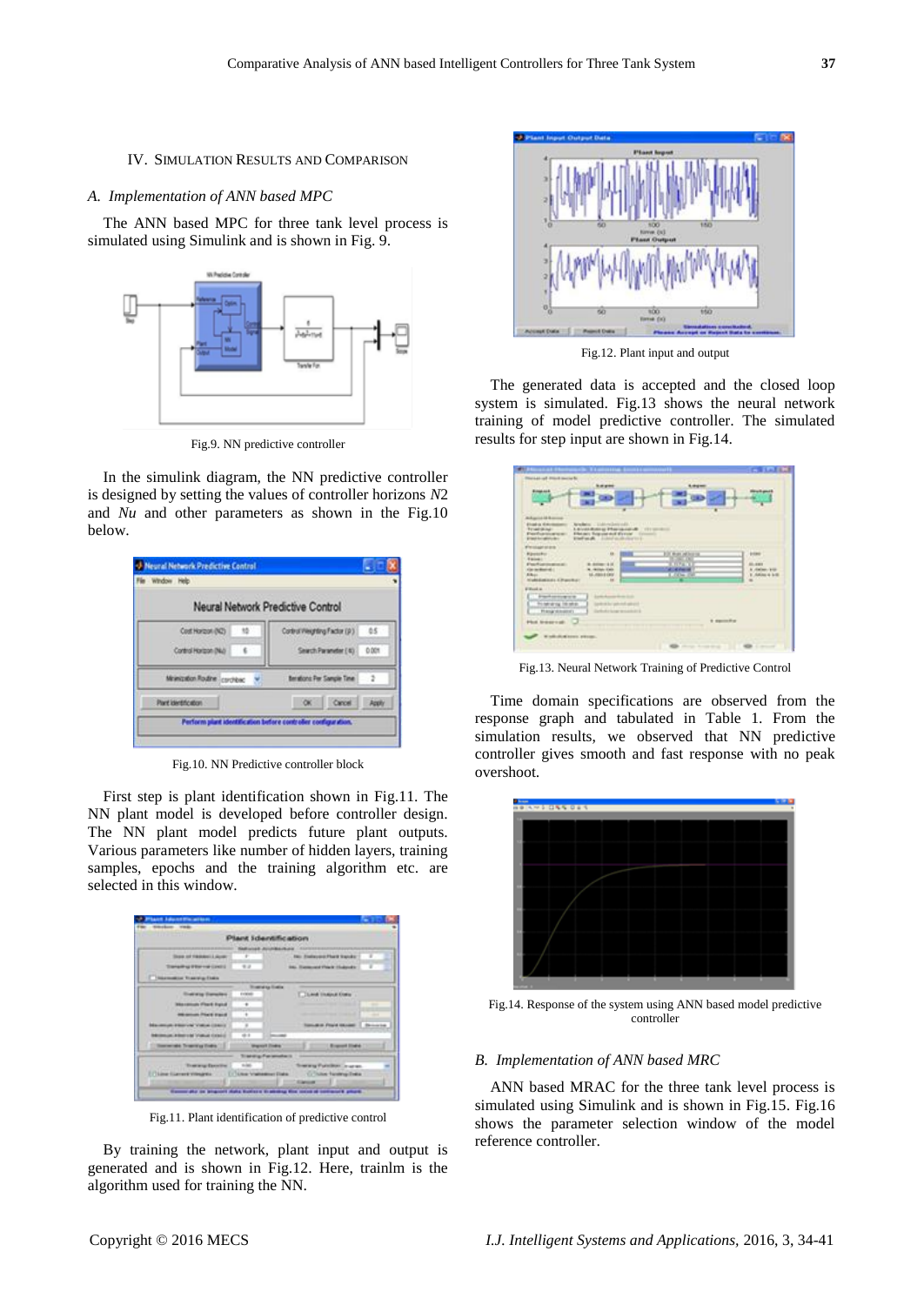

Fig.15. NN model reference controller

|                                              |        | <b>Model Reference Control</b> |                                                                     |               |
|----------------------------------------------|--------|--------------------------------|---------------------------------------------------------------------|---------------|
|                                              |        | <b>Network Averages</b>        |                                                                     |               |
| Size of Hawwr Laure                          | ×      |                                | Ain. Exclusive Permissions Panditi                                  | ъ             |
| Countries of the Visit State of              | m      |                                | No. Exhiqued Controller Cultivate.                                  | э             |
| Management Chapter to Trade                  |        |                                | <b>NAIL EMISSIONAl FRANK CIVILIANA</b>                              | э             |
|                                              |        | Training Cratis                |                                                                     |               |
| Manassare Reference Value                    | ×      |                                | Controller financial transies                                       | <b>Salain</b> |
| Mindmark Pierrentener Value:                 | ×      |                                |                                                                     |               |
| Mistranovan Military (all Schultzer College) | 13     |                                | <b>Reterence Model: Engineers</b>                                   |               |
| <b>Minimum Index und Status (com)</b>        | ٠      | <b>Warnford</b>                |                                                                     |               |
| Cremente Thanking Cola [1]                   |        | <b>Import Endis</b>            | <b>Proport Date</b>                                                 |               |
|                                              |        |                                | Transity Particle of L. Dispute to seleng claim financial incohoped |               |
| Curticular Trendry Spotter                   | 10,000 |                                | Controller Transmit Segments                                        |               |
| In Island Current Investment                 |        |                                | <b>Little Cumulative Training</b>                                   |               |

Fig.16. NN model reference controller

|                                                        |                | Plant Identification                 |                                                    |   |
|--------------------------------------------------------|----------------|--------------------------------------|----------------------------------------------------|---|
|                                                        |                |                                      |                                                    |   |
|                                                        |                | <b>Reducers Architecture</b>         |                                                    |   |
| <b>States und Insulated Library</b>                    |                |                                      | <b>No: Celleced Plant Ingolds</b>                  |   |
| Samplered Editorical (Institut)                        | 41.31          |                                      | <b>R&amp;A Credesvelet Flow &amp; Chillighters</b> |   |
| <b>Commutes frames free</b>                            |                |                                      |                                                    |   |
|                                                        |                | <b><i><u>Roserving Disks</u></i></b> |                                                    |   |
| <b>Transvalle Gampion</b>                              | 4,000          |                                      | <b>C. During Challenge Creation</b>                |   |
| <b>Manufacturers (Please) (Figure 4)</b>               | ٠              |                                      | the formation of the first of the state of         | ـ |
| <b>Interpretazio (Plazzi) il goluiti</b>               | ×              |                                      | and services three in the second                   |   |
| <b>Make complete Welcomplet International Controls</b> | 30             |                                      | <b>Grades Flori Model   Drawing</b>                |   |
| following the telephone of Values Come 3.              | ×              | <b>Marketing</b>                     |                                                    |   |
| <b>Conversité Travéry Entit</b>                        |                | Weighted Steaker                     | <b>English English</b>                             |   |
|                                                        |                | Treatma Parteneters                  |                                                    |   |
| Training Taskirke                                      | <b>Killall</b> |                                      | Training Function: Is seen.                        |   |
| TV Diese Krummen Virtuighten                           |                | /7 Linux Visabilistical English -    | Critical Factoria Code:                            |   |

Fig.17. Plant Identification of MRC

Plant identification of MRAC is shown in Fig.17. After selecting the required parameters, the data is generated for training the controller. Then, the following window appears as shown in the Fig. 18.



Fig.18. Plant input and output

Once the training data is generated for the plant, then the network is trained for required iterations. Here the controller is trained using dynamic back propagation. Fig. 19 shows training window of the neural network.

| The efficient companies<br><b>Warrior</b><br><b>FWC CENTS</b><br>ambigitesati limes<br>Northeastern and<br><b><i><u>Statistics</u></i></b><br><b>HAR STORY</b><br><b>MARKET</b>                                                                                               | <b>Mask School   code harmonized</b><br>. .<br>计加速<br>53<br><b>NAVIGATIVE RUNARY CREATIVES</b><br><b>MARKETHER CHILL</b><br><b>Targete</b><br>West Augustining Links<br><b>Foresterd</b><br><b>College College</b><br><b>International</b><br>---                                             |
|-------------------------------------------------------------------------------------------------------------------------------------------------------------------------------------------------------------------------------------------------------------------------------|-----------------------------------------------------------------------------------------------------------------------------------------------------------------------------------------------------------------------------------------------------------------------------------------------|
| ii.il<br>$\overline{a}$<br><b>The direct</b><br>$^{16}$<br>-<br><b>VIII</b><br>-<br>╼<br><b>A (40) 333</b><br><br>Lider &<br>14.4<br>⊶<br>- -<br><b>W. 11</b><br><b>NAMES FOR D</b><br><b>MERGET</b><br><b>CALCULATION</b><br><b>Crowday Ford</b><br><b><i>DESPERSORS</i></b> | trans<br>×<br><b>Bach</b><br>$\equiv$<br>--<br>3272<br>Here: 100<br><b>Estimated</b><br>44<br><b>Briderick</b><br><b>Language</b><br>Acre.<br>دست<br>A dealer<br>ti spierre.<br><b>Littleto</b><br>1,841<br>1. More<br>٠<br>×<br><b>THEMANY</b><br>-<br><b>Radio Sol</b><br><b>Brochelate</b> |
| <b>Grande</b><br>----<br><b>Labour</b><br><b>NUMBER</b><br><b>Baltimore</b>                                                                                                                                                                                                   | <b>Reprinted</b><br><b>Reserval</b> 2<br><b><i>ALCOHOL: MORAR</i></b><br>$\frac{1}{2} \left( \frac{1}{2} \right) \left( \frac{1}{2} \right) \left( \frac{1}{2} \right)$                                                                                                                       |

Fig.19. Neural network training

The response of system to step input is shown in Fig.20.Time domain specifications are observed from the response graph and tabulated in Table 1. MRAC also shows similar behavior as MPC but the response is sluggish in nature.



Fig.20. Response of the system using ANN based model reference controller

# *C. Implementation of ANN based NARMA-L2 Control*

The ANN based NARMA-L2 controller for the three tank level process is simulated using SIMULINK and is shown in Fig.21. Plant identification of this controller is shown in Fig.22.



Fig.21. NN Based NARMA-L2 Controller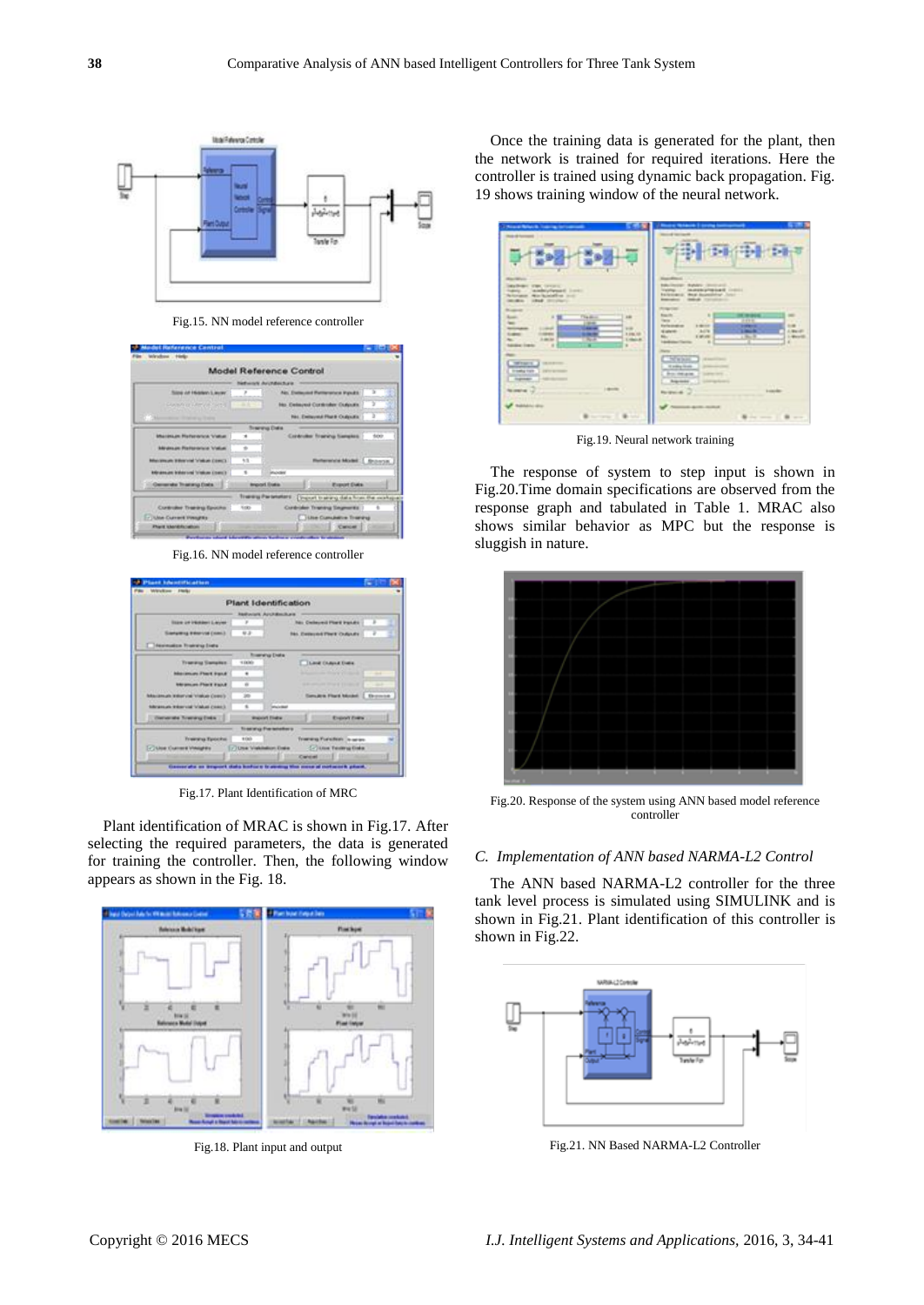|                                          |               | Plant Identification - NARMA-L2                              |
|------------------------------------------|---------------|--------------------------------------------------------------|
|                                          |               |                                                              |
|                                          |               | <b>Make and Architecture</b>                                 |
| <b>Size of Human Lacer</b>               |               | No. Element Flat E Input of                                  |
| <b>Startagethrap Interd call: (1841)</b> | ×             | <b>Ret. Exclassion Plant Exclusion</b>                       |
| <b>Storeshire Training Follo</b>         |               |                                                              |
|                                          |               | <b><i><u><u><b>Tradedus Ended</b></u></u></i></b>            |
| <b>Training Executive</b>                | <b>Limits</b> | <b>Talent Guiant Date</b>                                    |
| <b>Maxwellown Plant Equity</b>           | ٠             | -                                                            |
| Minimum Prent Ingeld                     | ×             | the statement three states of the state<br>-                 |
| Macmum Henrye (1968-1981)                | $\mathbf{z}$  | <b>Seriate Part Mottl.   Phones</b>                          |
| Minimum Editor (at 1790-9) (1991)        | 4.4           | <b>December</b>                                              |
| <b>Therapiece Theology Ends 12</b>       |               | 17 Wagner State 1<br><b>Carolina Prate</b>                   |
|                                          |               | story request that this data from the workspace of from a fe |
| <b>Training Essays</b>                   |               | Transport product to access                                  |

Fig.22. Plant identification

The training process is not required as the plant identification is already completed. Instead, the NARMA-L2 controller is to be simulated. Then the training data is generated for training the controller. Fig.23 shows the generated training data.



Fig.23. Plant input and output

The response of system to step input is shown in Fig. 25.Time domain specifications are observed from the response graph and tabulated in Table 1. From the simulation results, we observed that NARMA-L2 gives better performance indices compared to MRAC.



Fig.24. Neural network training



Fig.25. Response of the system using ANN based NARMA-L2 controller

## *D. Comparison of responses of PID and ANN based Controllers*

The unit step responses of different controllers for three tank level control process are compared in terms of time domain specifications and shown in Fig.26. Analysis shows that proposed intelligent controllers give better performance indices than traditional controllers.

The performance indices of the conventional PID controller and ANN based intelligent controllers are compared and tabulated in Table 1.



Fig.26. Comparison of responses of the system using conventional PID and ANN based controllers

|  |  |  | Table 1 Comparison of performance indices |  |
|--|--|--|-------------------------------------------|--|
|--|--|--|-------------------------------------------|--|

| Time Domain         | <b>PID</b> | <b>MPC</b> | <b>MRAC</b> | NARMA-L <sub>2</sub> |
|---------------------|------------|------------|-------------|----------------------|
| Specifications      |            |            |             |                      |
| Rise time (sec)     | 0.6        | 2.65       | 2.78        | 2.52                 |
| Settling time       | 10         | 6.9        | 7.5         | 7.1                  |
| $(\sec)$            |            |            |             |                      |
| Peak overshoot      | 45         |            |             |                      |
| $(\%)$              |            |            |             |                      |
| Peak time (sec)     | 1.13       |            |             |                      |
| <b>Steady State</b> |            |            |             |                      |
| error               |            |            |             |                      |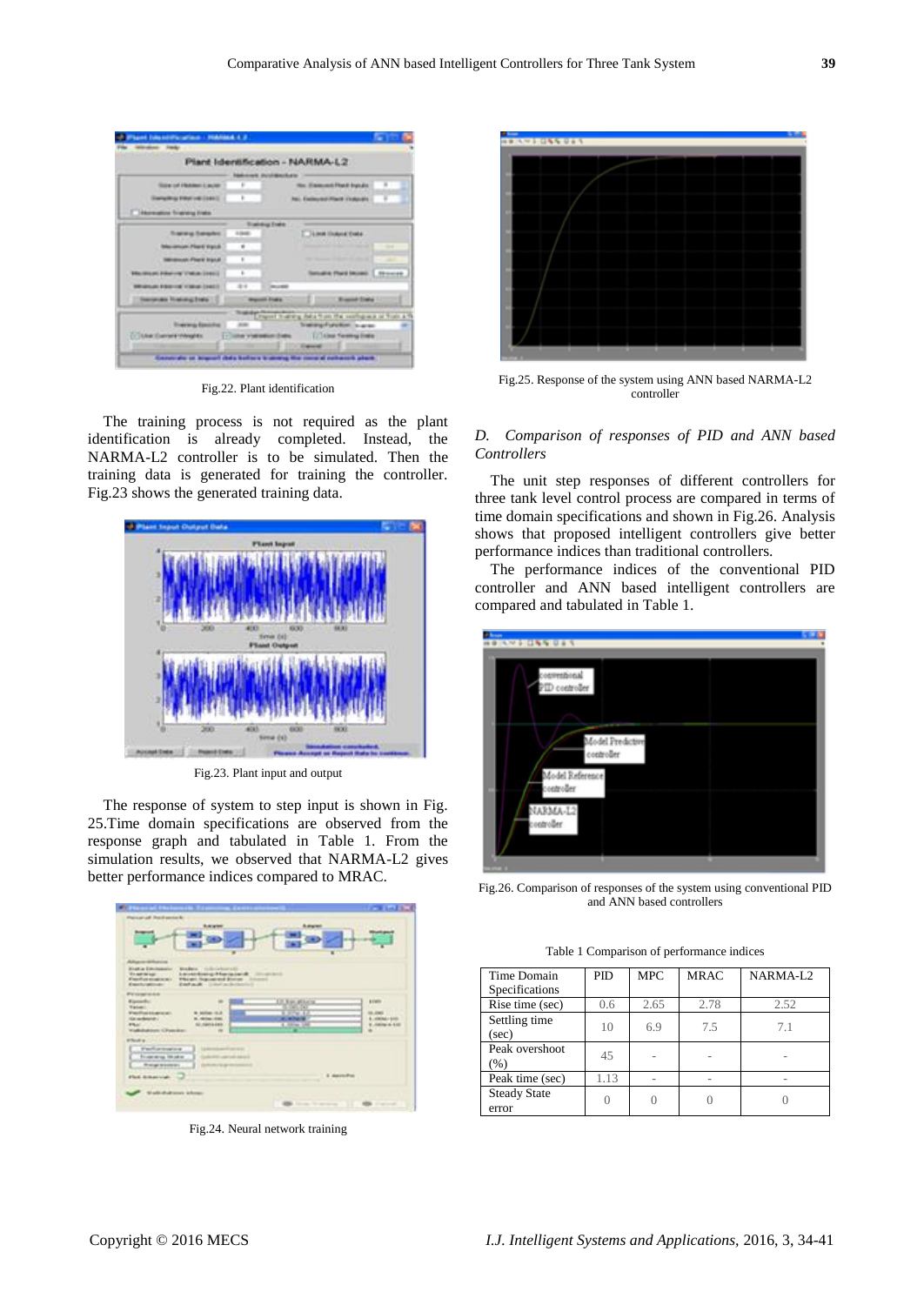## V. CONCLUSION

The response of three tank level process is proved to be fast and stable with the proposed intelligent controllers using artificial neural networks than the traditional controllers based on time domain specifications. The three intelligent controllers show smooth response without any over shoot. Out of these three intelligent controllers, NN model reference controller gives relatively sluggish response, NARMA-l2 controller gives less rise time and NN predictive controller shows minimum settling time in the response of the three tank level process. Finally we conclude that, NN predictive controller is best suited for stable control of three tank level process.

## **REFERENCES**

- [1] P.Srinivas, K.Vijaya Lakshmi & V. Naveen Kumar, "A Comparision of PID Controller tuning methods for three tank level process", *International Journal of Advanced Research in Electrical, Electronics and Instrumentation Engineering(IJAREEIE)*, Vol. 3, Issue 1, Jan. 2014.
- [2] Nazmul Siddique, Hojjat Adeli, "*Computational Intelligence: Synergies of Fuzzy Logic, Neural Networks and Evolutionary Computing*", Wiley publication, Edition 2013.
- [3] Demuth and Beale, "*MATLAB Neural Network Tool Box User's Guide*", Version 8.3, Massachusetts: The Mathworks Inc., 2015.
- [4] Kadam D. B., Patil A. B., & Paradeshi, K. P., "Neural Network based Intelligent Process Control System", *International Conference on Recent Trends in Information, Telecommunication and Computing (ITC)*, (pp. 356-358), IEEE 2010.
- [5] A.Nikfetrat, A.R.Vali, V.Babaeipour,"Neural Network Modeling and Nonlinear predictive control of a Biotechnological Fed Batch Process", *IEEE International Conference on Control and Automation*, December, 2009.
- [6] Xiongwei Shi, Junfei Qiao, "Neural Network Predictive Optimal Control for Waste water treatment", *International Conference on Intelligent Control and Information Processing,* August 2010, China.
- [7] Narinder Singh and Bharti Panjwani, "Comparison of Neural network and Fuzzy logic control for Nonlinear model of Two link rigid manipulator", *International Journal of Control and Automation*, Vol.7, No.4,pp.417- 428,2014.
- [8] Mojtaba Rostani Kandroodi and Behzad Moshiri, "Identification and Model Predictive Control of Continuous stirred tank reactor based on Artificial Neural Networks", *International Conference on Control, Instrumentation and Automation*, pp.338-343, 2011.
- [9] Masoud Salehi Borujeni, Hassan Zarabadipour, "Fuel cell Voltage control using Neural Network based on Model Predictive Control', *Iranian conference on intelligent systems*, 2014, IEEE.
- [10] Ayachi Errachdi, Mohamed Benrejeb, "Model Reference Adaptive Control based on *Neural Networks for Nonlinear time varying system", International Conference on Systems, Control and Informatics*,pp.73-77, 2013.
- [11] R.Prakash, R.Anita, "Neuro-PI controller based Model Reference Adaptive Control for Nonlinear systems",

*International Journal of Engineering, Science and Technology*, Vol.3, No.6, pp.44-60, 2011.

- [12] Bharti Panjwani, Vijay Mohan, "Comparative Performance Analysis of PID BasedNARMA-L2 and ANFIS Control for Continuous Stirred Tank Reactor", *International Journal of Soft Computing and Engineering (IJSCE)* ISSN: 2231-2307, Volume-3, Issue-5, November 2013.
- [13] S.Janani, C.Yasotha, "Design and Analysis of Neuro Controller based on Narma-L2 Model", *International Journal of Adavanced Research in Electrical, Electronics and Instrumentation Engineering*, Vol. 3, Issue 4, April 2014.
- [14] Farhan A Salem, Ayman A Aly, "PID Controller Structures: Comparison and selection for an electromechnical system", *International Journal of Intelligent Systems and Applications*, Vol.7, No.2, 2015.
- [15] Parikshit Kishor Singh, Surekha Bhanot, Hare Krishna Mohanta, "Optimized and self-organized fuzzy logic controller for pH Neutralization process", International Journal of Intelligent Systems and Applications, Vol.5, No.12, 2013.

#### **Authors' Profiles**



**Kodali Vijaya Lakshmi** was born in Visakhapatnam, India, in 1982. She received the B.Tech degree in Instrumentation Technology from VR Siddhartha Engineering College, Vijayawada, India, in 2003, and the M.Tech. degree in Industrial Process Instrumentation from the Andhra University, Visakhapatnam, India, in 2006.

She is currently working as an Assistant Professor in the Department of Electronics and Instrumentation Engineering, VR Siddhartha Engineering College, Vijayawada. She has 9 years of teaching experience and a number of technical publications in peer reviewed journals. Her current research interests include process control, process modelling and

simulation, neural networks and optimization techniques. Mrs. Kodali is a Life Member of the Instrument Society of India (ISOI) and the Biomedical Engineering Society of India (BMESI).



**Paruchuri Srinivas** was born in Andhra pradesh, India, in 1970. He received the M.Tech. Degree in Electronic Instrumentation from NIT Warangal, India, in 1992.

In 1993, he joined the Department of Electrical and Electronics Engineering, VR Siddhartha Engineering College,

Vijayawada, as a Lecturer and currently he is an Associate Professor in Electronics & Instrumentation Engineering in the same college. He has 20 years of teaching experience and a number of technical publications in peer reviewed journals. His current research interests include control systems and optimization techniques. He is a Life Member of Indian Society technical Education (ISTE), the Instrument Society of India (ISOI) and the Biomedical Engineering Society of India (BMESI).